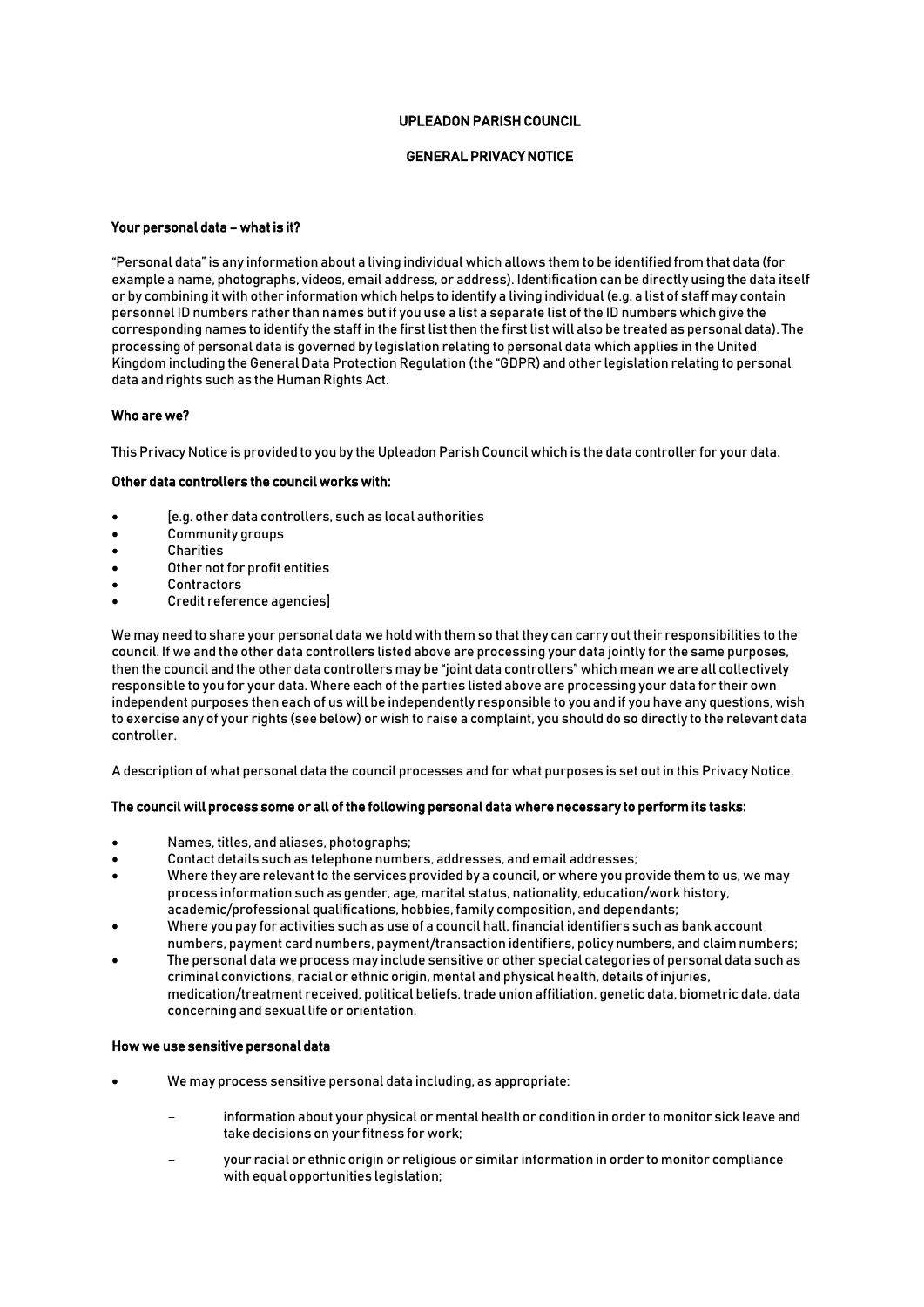- in order to comply with legal requirements and obligations to third parties.
- These types of data are described in the GDPR as "Special categories of data" and require higher levels of protection. We need to have further justification for collecting, storing and using this type of personal data.
- We may process special categories of personal data in the following circumstances:
	- In limited circumstances, with your explicit written consent.
	- Where we need to carry out our legal obligations.
	- Where it is needed in the public interest.
- Less commonly, we may process this type of personal data where it is needed in relation to legal claims or where it is needed to protect your interests (or someone else's interests) and you are not capable of giving your consent, or where you have already made the information public.

#### Do we need your consent to process your sensitive personal data?

 In limited circumstances, we may approach you for your written consent to allow us to process certain sensitive personal data. If we do so, we will provide you with full details of the personal data that we would like and the reason we need it, so that you can carefully consider whether you wish to consent.

#### The council will comply with data protection law. This says that the personal data we hold about you must be:

- Used lawfully, fairly and in a transparent way.
- Collected only for valid purposes that we have clearly explained to you and not used in any way that is incompatible with those purposes.
- Relevant to the purposes we have told you about and limited only to those purposes.
- Accurate and kept up to date.
- Kept only as long as necessary for the purposes we have told you about.
- Kept and destroyed securely including ensuring that appropriate technical and security measures are in place to protect your personal data to protect personal data from loss, misuse, unauthorised access and disclosure.

#### We use your personal data for some or all of the following purposes:

- To deliver public services including to understand your needs to provide the services that you request and to understand what we can do for you and inform you of other relevant services;
- To confirm your identity to provide some services;
- To contact you by post, email, telephone or using social media (e.g., Facebook, Twitter, WhatsApp);
- To help us to build up a picture of how we are performing;
- To prevent and detect fraud and corruption in the use of public funds and where necessary for the law enforcement functions;
- To enable us to meet all legal and statutory obligations and powers including any delegated functions;
- To carry out comprehensive safeguarding procedures (including due diligence and complaints handling) in accordance with best safeguarding practice from time to time with the aim of ensuring that all children and adults-at-risk are provided with safe environments and generally as necessary to protect individuals from harm or injury;
- To promote the interests of the council;
- To maintain our own accounts and records;
- To seek your views, opinions or comments;
- To notify you of changes to our facilities, services, events and staff, councillors and other role holders;
- To send you communications which you have requested and that may be of interest to you. These may include information about campaigns, appeals, other new projects or initiatives;
- To process relevant financial transactions including grants and payments for goods and services supplied to the council
- To allow the statistical analysis of data so we can plan the provision of services.

Our processing may also include the use of CCTV systems for the prevention and prosecution of crime.

#### What is the legal basis for processing your personal data?

The council is a public authority and has certain powers and obligations. Most of your personal data is processed for compliance with a legal obligation which includes the discharge of the council's statutory functions and powers. Sometimes when exercising these powers or duties it is necessary to process personal data of residents or people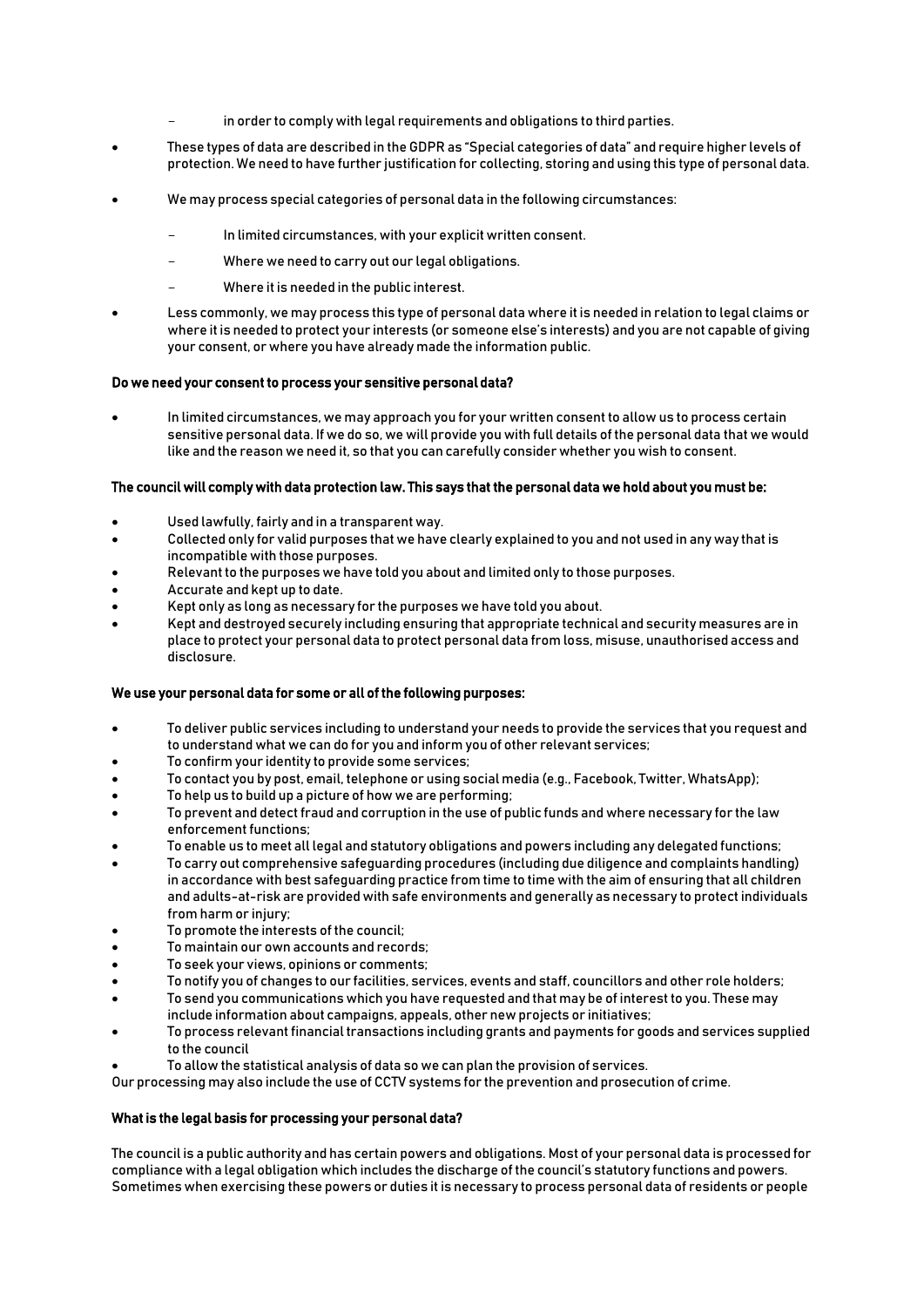using the council's services. We will always take into account your interests and rights. This Privacy Notice sets out your rights and the council's obligations to you.

We may process personal data if it is necessary for the performance of a contract with you, or to take steps to enter into a contract. An example of this would be processing your data in connection with the use of sports facilities, or the acceptance of an allotment garden tenancy

Sometimes the use of your personal data requires your consent. We will first obtain your consent to that use.

### Sharing your personal data

This section provides information about the third parties with whom the council may share your personal data. These third parties have an obligation to put in place appropriate security measures and will be responsible to you directly for the manner in which they process and protect your personal data. It is likely that we will need to share your data with some or all of the following (but only where necessary):

- The data controllers listed above under the heading "Other data controllers the council works with";
- Our agents, suppliers and contractors. For example, we may ask a commercial provider to publish or distribute newsletters on our behalf, or to maintain our database software;
- On occasion, other local authorities or not for profit bodies with which we are carrying out joint ventures e.g. in relation to facilities or events for the community.

### How long do we keep your personal data?

We will keep some records permanently if we are legally required to do so. We may keep some other records for an extended period of time. For example, it is currently best practice to keep financial records for a minimum period of 8 years to support HMRC audits or provide tax information. We may have legal obligations to retain some data in connection with our statutory obligations as a public authority. The council is permitted to retain data in order to defend or pursue claims. In some cases the law imposes a time limit for such claims (for example 3 years for personal injury claims or 6 years for contract claims). We will retain some personal data for this purpose as long as we believe it is necessary to be able to defend or pursue a claim. In general, we will endeavour to keep data only for as long as we need it. This means that we will delete it when it is no longer needed.

#### Your rights and your personal data

You have the following rights with respect to your personal data:

When exercising any of the rights listed below, in order to process your request, we may need to verify your identity for your security. In such cases we will need you to respond with proof of your identity before you can exercise these rights.

#### 1) The right to access personal data we hold on you

- At any point you can contact us to request the personal data we hold on you as well as why we have that personal data, who has access to the personal data and where we obtained the personal data from. Once we have received your request we will respond within one month.
- There are no fees or charges for the first request but additional requests for the same personal data or requests which are manifestly unfounded or excessive may be subject to an administrative fee.

# 2) The right to correct and update the personal data we hold on you

 If the data we hold on you is out of date, incomplete or incorrect, you can inform us and your data will be updated.

## 3) The right to have your personal data erased

- If you feel that we should no longer be using your personal data or that we are unlawfully using your personal data, you can request that we erase the personal data we hold.
- When we receive your request we will confirm whether the personal data has been deleted or the reason why it cannot be deleted (for example because we need it for to comply with a legal obligation).

## 4) The right to object to processing of your personal data or to restrict it to certain purposes only